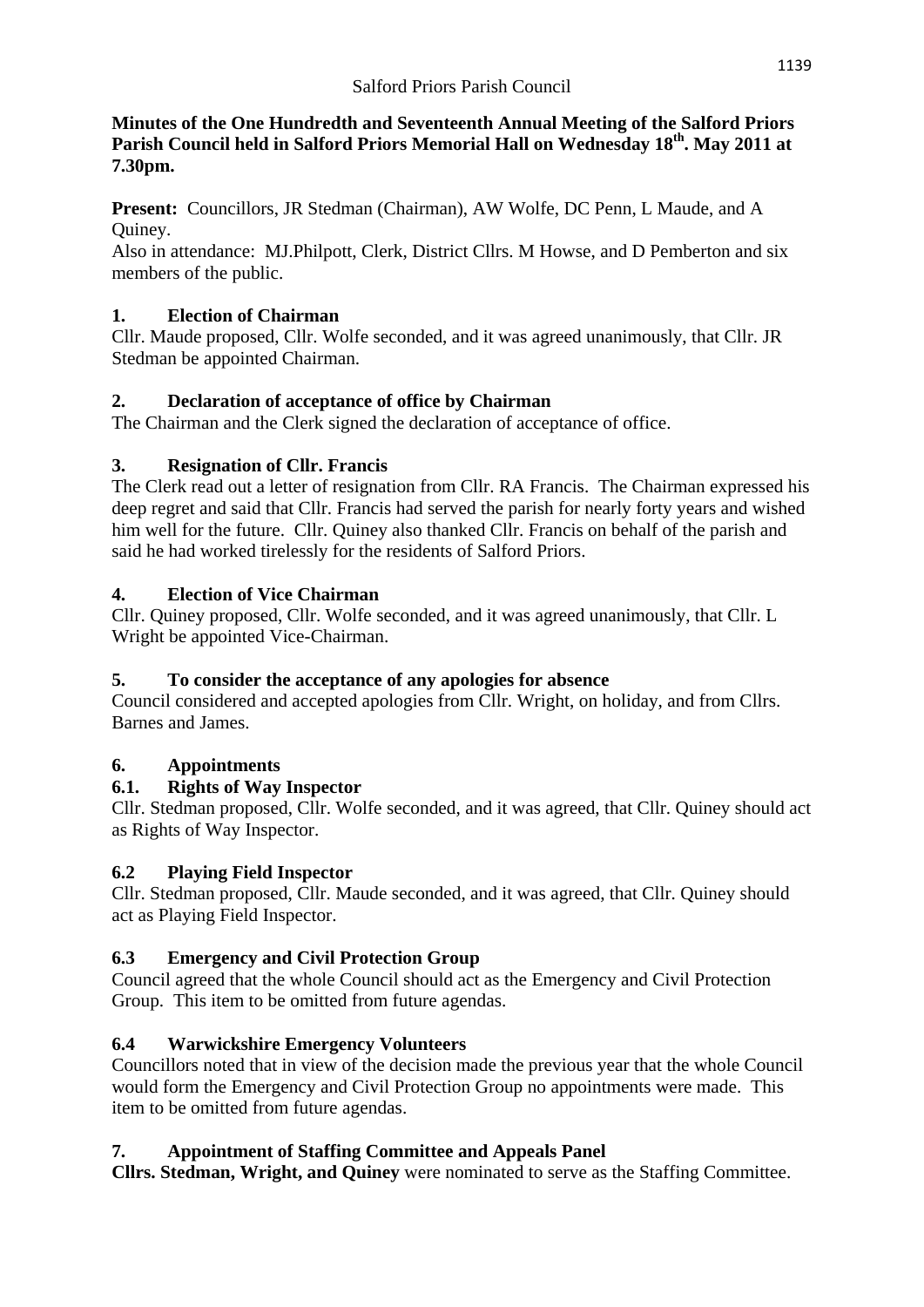**Cllrs. Wolfe, Maude and Penn** were nominated to serve as the Staffing Appeals Panel

# **8. Appointments to Outside Bodies**

# **8.1 Memorial Hall Committee**

**Cllr. L Wright** was proposed by Cllr. Stedman, seconded by Cllr. Penn and agreed.

# **8.2 Warwickshire Playing Fields Association**

Council agreed not to make nominations in this instance. This item to be omitted from future agendas.

# **8.3 TOPS Management Committee**

**Cllrs. Wolfe and Maude** were nominated and agreed.

# **8.4 Perkin's Educational Foundation**

Council noted that the Council's representatives on the Perkin's Educational Foundation were Mrs Janet Satchwell, Mrs D King, Dr. S Roberts, and Dr S Juned.

# **8.5 Sand and Gravel Liaison Group**

**Cllr. Stedman and Cllr. Wright** were nominated and agreed.

# **9. Appointment by Office**

The following appointments by virtue of office were confirmed;

# **9.1 Warwickshire Association of Local Councils (Chairman & Vice-Chairman)**

# **9.2 Rambling Association (Rights of Way Inspector)**

# **10. Date of next meetings**

 Ordinary Meetings of Parish Council to be held in the Memorial Hall, Salford Priors, following the Annual Meeting and on Wednesday  $15<sup>th</sup>$ . June at 7.30pm.

# **11. Closure of meeting**

The meeting was closed by the Chairman at 7.42pm

**Signed**.............................................................. **Date**....................................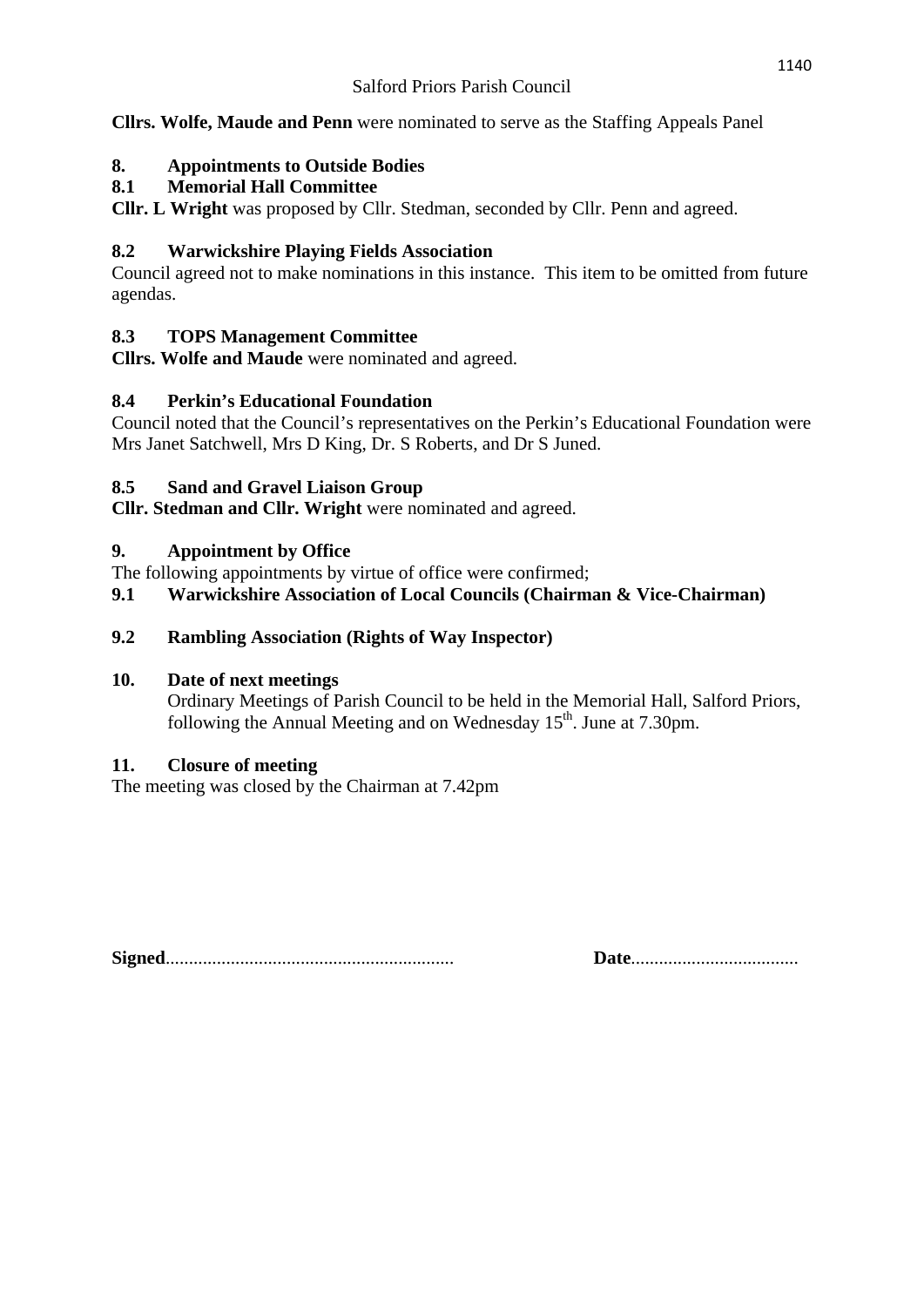## **Minutes of an Ordinary Meeting of the Parish Council held in The Memorial Hall, Salford Priors, on Wednesday 18th. May 2011 at 7.45 pm.**

Present: Councillors, JR Stedman, (Chairman), AW Wolfe, DC Penn, L Maude, and A Quiney. Also in attendance: MJ Philpott, Clerk, District Cllrs. Pemberton and Howse, and six members of the public.

#### **1. Apologies for absence**

Council considered and accepted apologies from Cllr. L Wright due to holiday commitments, and from County Cllr. P Barnes and District Cllr. K James.

#### **2. Declarations of Office and Disclosure of Interests**

**2.1 Register of Interests:** Members were reminded of the need to keep their register of interests up to date.

**2.2 Declaration of Interests:** Members were reminded that they were required to declare and disclose any personal or prejudicial interests in items on the agenda. Councillors with a prejudicial interest were required to leave the room for the relevant agenda item.

Cllr. Stedman declared a prejudicial interest in payment 8705 as Chairman of the Memorial Hall.

#### **3. Open Forum**

- **3.1** The Chairman moved that the meeting be adjourned for Open Forum and this was agreed.
- **3.2 Have your say:** No under 18s were present.

**3.3 Public Participation:** Mrs Littleford asked if the Council would consider the Queen's Diamond Jubilee in 2012 and the Chairman agreed it would be put on the next agenda. She then asked if the lighting insurance issue had been resolved and he Chairman said it had still not been clarified. Mrs Dare asked when the poles would be removed and the Chairman said it would depend on the response from utility company. Mrs Littleford asked if funds were available for this work and the Chairman confirmed they were. Mrs Sharp enquired regarding speed tests in School Road and the Chairman said this was being arranged. A resident from Dunnington asked regarding speeding in Broom Lane and the Chairman said a meeting had been arranged with WCC and the matter would be discussed then.

**3.4 Ward Members' Reports** The Clerk read a report from County Cllr. P Barnes in which he referred to the closure of Alcester Police Station and developments in respect of Bidford Library. Cllr. Howse provided further information regarding the library meeting and listed the new leaders at SDC. Cllr. Pemberton said that the ward councillors were proposing to provide a monthly report for circulation and this was welcomed. Cllr. Wolfe said he hoped that District Councillors would still attend meetings and this was confirmed.

**3.5** The Chairman closed the adjournment at 8.00.pm.

#### **4. Minutes**

**4.1** The Minutes of the Ordinary Meeting of the Parish Council held on Wednesday 20<sup>th</sup>. April 2011 at 7.30pm at The Memorial Hall, Salford Priors, were approved and signed by the Chairman.

Council confirmed the Draft Minutes of the Annual Parish Meeting to be approved at next year's Annual Parish Meeting. It was agreed to place these Minutes in draft on the website.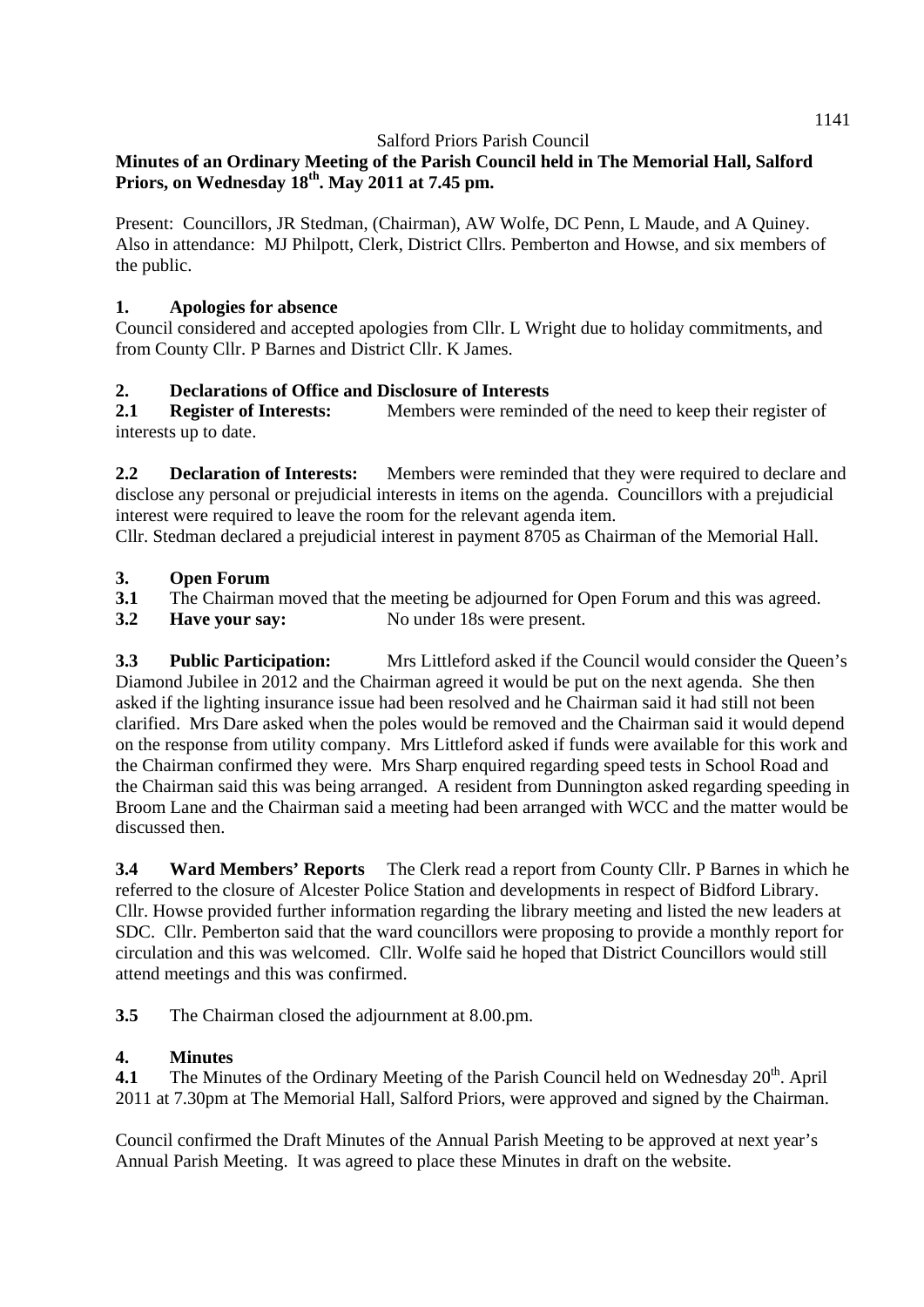## **5. Clerk's Progress Report for consideration by Council**

## **5.1 Evesham Road VAS.**

WCC were still awaiting a connection to be provided by EON. The Clerk was asked to chase the Speed Aware proposals for School Road.,

## **5.2 Mesh to bridge parapet.**

It was reported that this work was now complete.

# **5.3 Parking at Dunnington School.**

Council noted that a meeting with WCC and the School was being arranged by Cllr.Wright.

# **5.4 Street signage at Fern Close.**

No action to date.

# **5.5 Drainage at Broom Lane**

The Clerk reported that he had written to Ragley regarding the ditches down the side of Broom Lane. Copies had been sent to SDC and WCC. Ragley had agreed to arrange for clearance work to be done but required further information. The Clerk said he would liaise with Don Penn to confirm the work required.

## **5.6 Street nameplate, School Avenue**

No action to date. The Clerk was asked to obtain a price for a sign.

## **5.7 Affordable housing**

Phil Ward was informed of the Council's decision to support the site at Tothall Lane. A bid has been submitted to the Homes and Community Agency for funding and negotiations have been opened with Stratford DC.

## **5.8 Overgrown hedge at School Avenue**

The Clerk reported that he had written to the occupiers of 12 School Avenue and a response was awaited. Cllr. Quiney was asked to find out the names of the occupants.

## **5.9 Sewerage project on B4088**

Nothing to report.

# **6. Planning general**

# **6.1 Letter from Grant Shapps, Minister for Housing and Local Government.**

The Clerk reported that a satisfactory response had been received acknowledging the Council's suggestions regarding planning control for trees under forthcoming regulations.

# **7. New Planning Applications to consider**

**7.1 11/00699/FUL -** Erect a new garden fence at Old Red Brick Cottage, Iron Cross, Salford Priors, WR11 8SH for Mr & Mrs S Jones

Council considered the above application and resolved to object to the proposal on the grounds that the development would result in an unacceptable detrimental visual impact on the street scene and be out of character with existing properties.

## **8. Planning Decisions**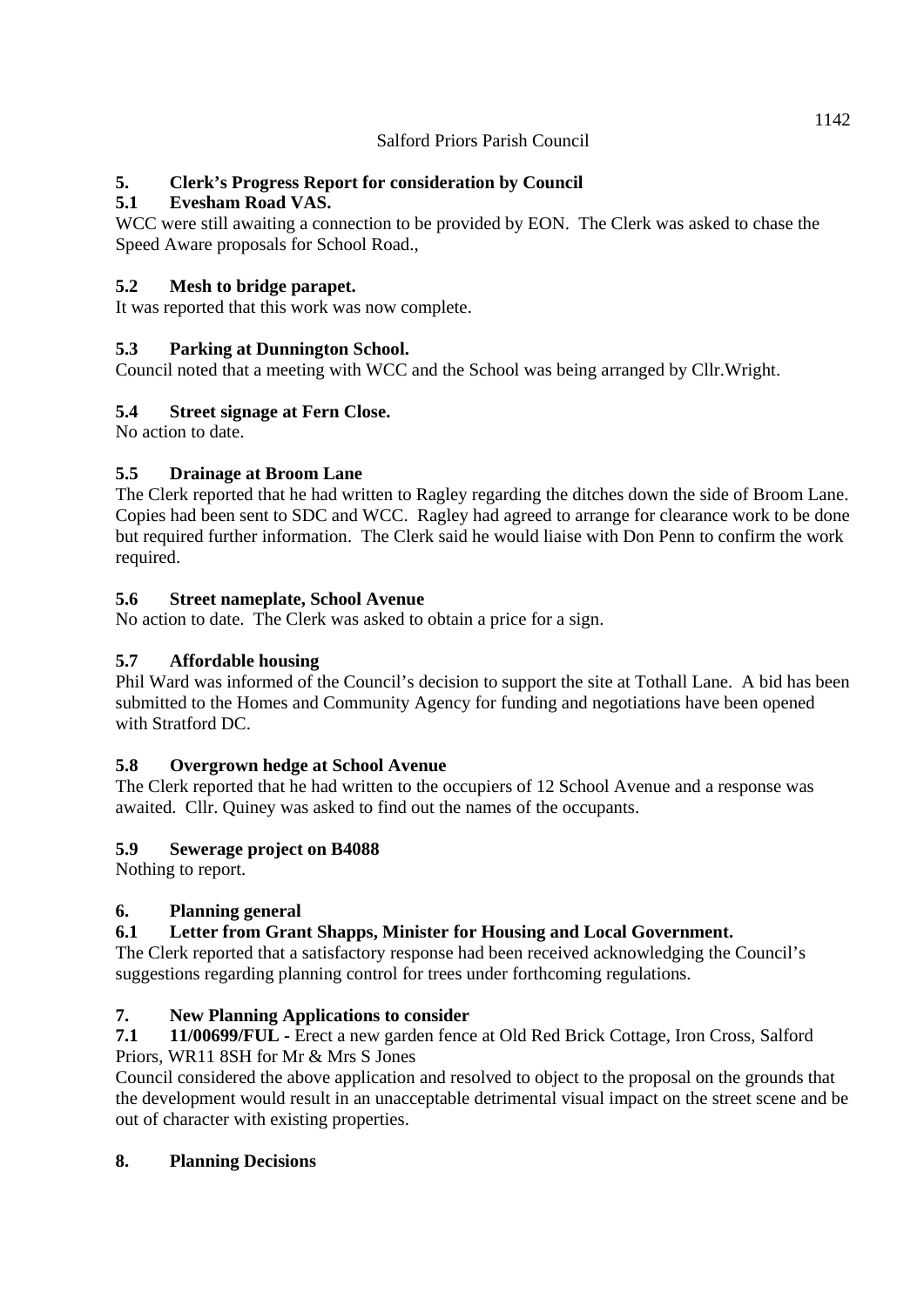**8.1 11/00370/FUL –** Erection of Solar Panels on flat roof garage at Slatters Mill, Station Road, Salford Priors, WR11 8UX, for Mr Walter Thompson.

#### **Permission granted**

Council noted the above planning decision.

#### **9. Footway Lighting**

#### **9.1 Chairman's report listing options.**

The report by the Chairman had been circulated to Councillors and it was agreed to refer it on to the F&GP Group.

#### **9.2 Reactive contract with PD Long for lighting maintenance.**

The Clerk reported that he had negotiated a schedule of rates for carrying out repairs to lights. The rates were very competitive and Council agreed to consider the item under confidential business at the next meeting.

#### **9.3 Letter from Mrs Dare**

The Clerk reported that he had received a letter from Mrs Dare complaining about statements in the press release from the Council issued following the April meeting. The Clerk was asked to circulate the letter prior to the next meeting when full consideration could be given.

#### **10. TOPs**

#### **10.1 New doors to main entrance**

The Clerk reported that the new doors had been completed.

#### **10.2 Electricity supply**

The Clerk reported that the changeover to a new supplier was progressing slowly. U-Switch had contacted him the previous week for additional information.

#### **10.3 New blinds to windows**

The Clerk reported that he had received details from John Bradfield of three quotations for new blinds for TOPs. The recommended offer was from Stylish Blinds for bespoke blinds at a discounted price of £787 plus VAT. Alternative quotations based on B&Q and Homebase standard blinds were less favourable and required self fitting. Council approved the placing of an order with Stylish Blinds with the costs being reimbursed by the TOPs Management Committee.

#### **11. Playing Field**

## **11.1 To receive the Playing Field weekly safety reports.**

The Clerk reported that he had received inspection reports from Cllr. Quiney dated 18.04.11, 7.05.11. Cllr. Quiney reported that he had posted notices regarding the broken glass and the situation had improved. He also reported that the mowing contactor had used a gang mower for the most recent cut following intervention from the Clerk and the Chairman and this had resulted in a much improved finish. Cllr. Quiney also reported that one of the solar lights required attention as it only emitted a very dim light.

#### **11.2 Letter to police, Clerk to report.**

The Clerk had written again to the police as instructed by the Council. However, it had now been learnt that Alcester Police Station had been closed.

#### **12. Highways**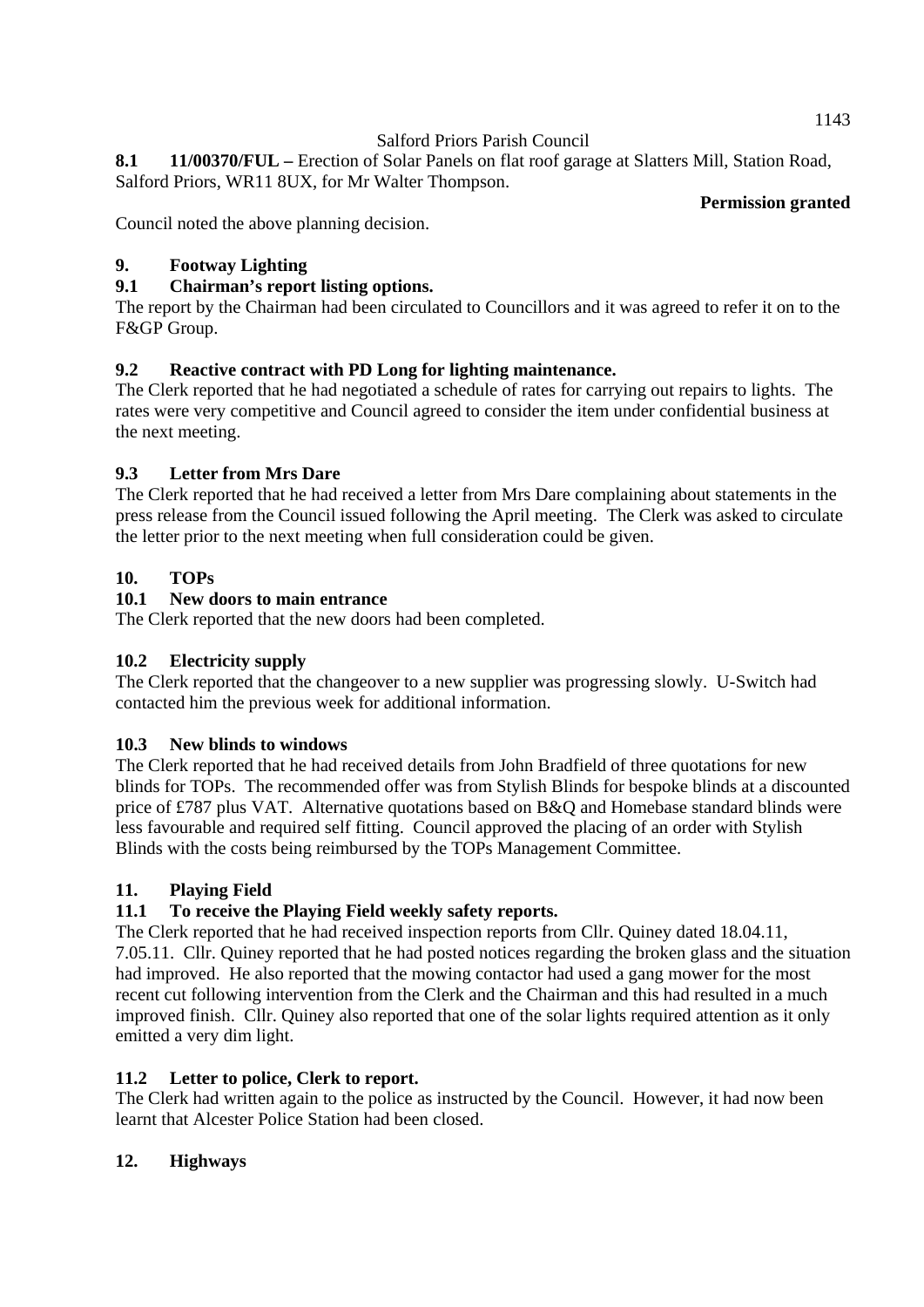#### **12.1 Subsidence in School Road.**

Nothing to report.

## **12.2 Temporary traffic lights in Station Road.**

The Clerk had reported the Council's suggestion to WCC regarding contact details when temporary lights were in place and the issue had been passed on to the street works team responsible for issuing licences.

#### **12.3 Dip in footpath by 42 School Road.**

Nothing to report.

#### **12.4 Re-sealing wooden seats**

The Clerk reported that he had placed an order with GTL Services. Council asked that this order be chased if the work was not done by the end of the month.

#### **13. Village Fete**

#### **13.1 Grass collection costs prior to Fete.**

The Clerk reported that, under the terms of the contract, the additional cost of collecting and disposing of the grass prior to the Fete would be £160.00. He reported receipt of a mail from Mrs Dare in which she stated the Fete Committee was not requesting that the grass be collected. Council decided to delegate this decision to the Clerk in consultation with the Chairman in view of problems the previous year.

#### **13.2 Raffle prize.**

Council agreed to provide a voucher from The Bell for £50.00.

#### **14. Allotments**

#### **14.1 Consideration of the state of the allotments and arrangements for an informal meeting with the tenants.**

The Clerk reported that new rent letters had been sent out to all lessees and 6 had now paid. The Clerk was asked to arrange an evening site meeting open to the public and allotment holders.

#### **15. Communications**

#### **15.1 Website**

Cllr. Wolfe asked that the news section of the site be considered at the next F&GP Group and Cllr. Maude was asked to consider the implications of providing a "blog" on the site.

#### **16. Rights of Way**

#### **16.1 Report from the Rights of Way Inspector.**

Cllr. Quiney reported that he had inspected AL10 behind the Bell Inn following a complaint but he had found it in satisfactory condition.

#### **16.2 Footpath at Wood Bevington Lane**

Cllr. Quiney reported that although the iron work obstruction was still in the hedge, the gate was always open. Council agreed to take no further action.

#### **17. Matters raised by Councillors**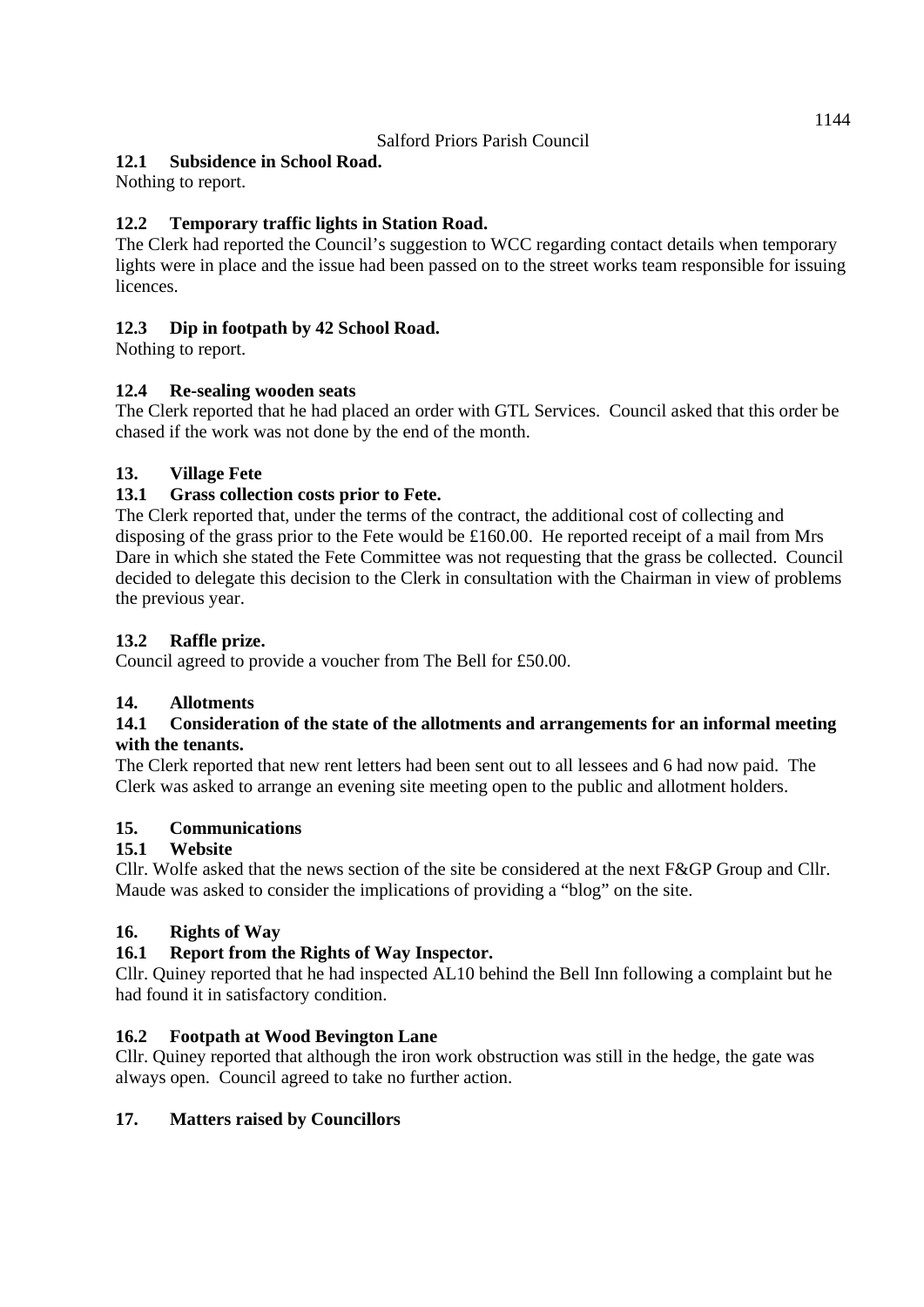**17.1** Councillors are invited to use this opportunity to report minor matters of information not included elsewhere on the Agenda and to raise items for future agendas. Councillors are respectfully reminded that this is not an opportunity for debate or decision making.

#### **17.2 Chairman, - Clearance of tree canopy in Station Road.**

The Chairman reported that the tree canopy in Station Road needed to be lifted and the Clerk was asked to refer this to the PCC of St Matthews Church. He also reported on an obstruction on the other side of the road by Kenley Cottage and the Clerk was asked to investigate.

**17.3** Cllr. Penn reported an overgrown hedge on the B4088 between Limebridge and Iron Cross and the Clerk was asked to seek remedial action.

**17.4** Cllr. Penn asked that consideration should be given to planting red, white, and blue flowers in the planters for the Jubilee and the Chairman asked that the matter be referred to the next meeting.

#### **18. Consideration of Correspondence Received**

#### **18.1 SDC Consultation regarding future ownership of parcels of District Council land.**

Council noted that two pieces of land were being offered for sale by the District Council. Council agreed to pursue the purchase of the access to the Playing Field and to refer the other area at the back of Perkins Close to SDC.

#### **19. Tabled Documents**

- **19.1** Clerks & Councils Direct, May 2011, Issue 75.
- **19.2** The Clerk, May 2011, Vol 43, No.3.

#### **20. Finance**

Cllr. Stedman, having declared a prejudicial interest, left the room. Council agreed that Cllr. Wolfe should chair the next item. The chair was taken by Cllr. Wolfe.

#### **20.1 Approval of the payments and transfers listed in Appendix A.**

Council noted the income transactions in Appendix A1.

Council considered the expenditure transactions listed in Appendix A2. Authorisation for payment was proposed by Cllr. Penn, seconded by Cllr. Quiney, and carried. Cheques were signed by Cllr. Wolfe and Cllr. Penn.

Council considered and approved the proposal to transfer £2000.00 from No.1 account to Community account Appendix A3. Authorisation for transfer of funds was proposed by Cllr. Penn, seconded by Cllr. Maude, and carried.

Council noted the bank balances in Appendix A4.

Cllr. Stedman returned to the room and took the Chair.

#### **20.2 To consider and approve the Annual Accounts**

Section 1 of the draft Annual Return for the year ended  $31<sup>st</sup>$ . March 2011 to the Audit Commission was circulated to Members prior to the meeting together with the Accounts as agreed by the Internal Auditor. For the benefit of new Councillors the Chairman explained the Annual Return format. After receiving confirmation from the Chairman that he considered the accounts were balanced, and further discussion by Members, Cllr. Wolfe proposed, Cllr. Maude seconded, and it was agreed unanimously, that Section 1 of the Annual Return, and the Accounts, be approved. The Chairman then read each of the eight questions in Section 2 of the Annual Governance Statement and the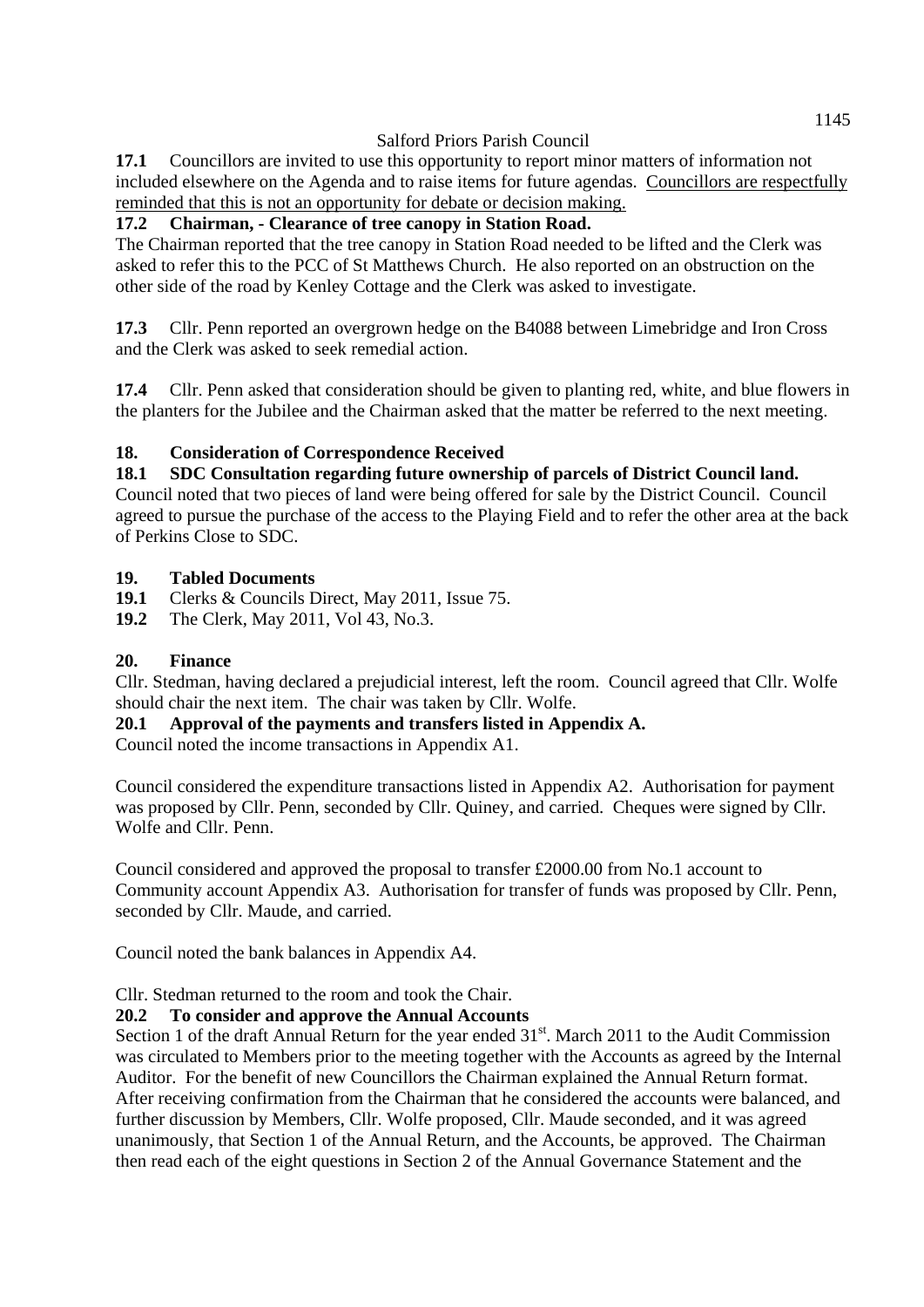Council answered in the affirmative to each of the questions therein. There being no Trust Funds a "Not Applicable" answer was given to this statement. The meeting noted the report of the Internal Auditor who answered in the affirmative to questions A,B,C,D,E,G, H,I, and to J. The answer given to question F was "Not Applicable" since no petty cash transactions take place. The Chairman and the Responsible Financial Officer signed Section 1 of the Annual Return- Accounting Statements, and Section 2, the Annual Governance Statement. The Clerk reported that the necessary statutory audit notices had been posted.

#### **20.3 Insurance Schedule.**

Council agreed to refer the Schedule to the next F&GP Group.

#### **20.4 Asset Register.**

Council agreed the register with the deletion of Item 21, the Best Kept Garden trophies.

#### **20.5 Risk Assessment.**

The Clerk had circulated a revised risk assessment for consideration by the Council. This was confirmed with some minor adjustments to be included for the next review.

#### **21. Date of Next Meetings**

Council confirmed the date of the next Ordinary Meeting of the Parish Council at 7.30pm on Wednesday 15<sup>th</sup>. June 2011 in the Memorial Hall, Salford Priors.

#### **22. Closure of meeting**

The Chairman closed the meeting at 9.20 pm.

Signed........................................................ Date......................................